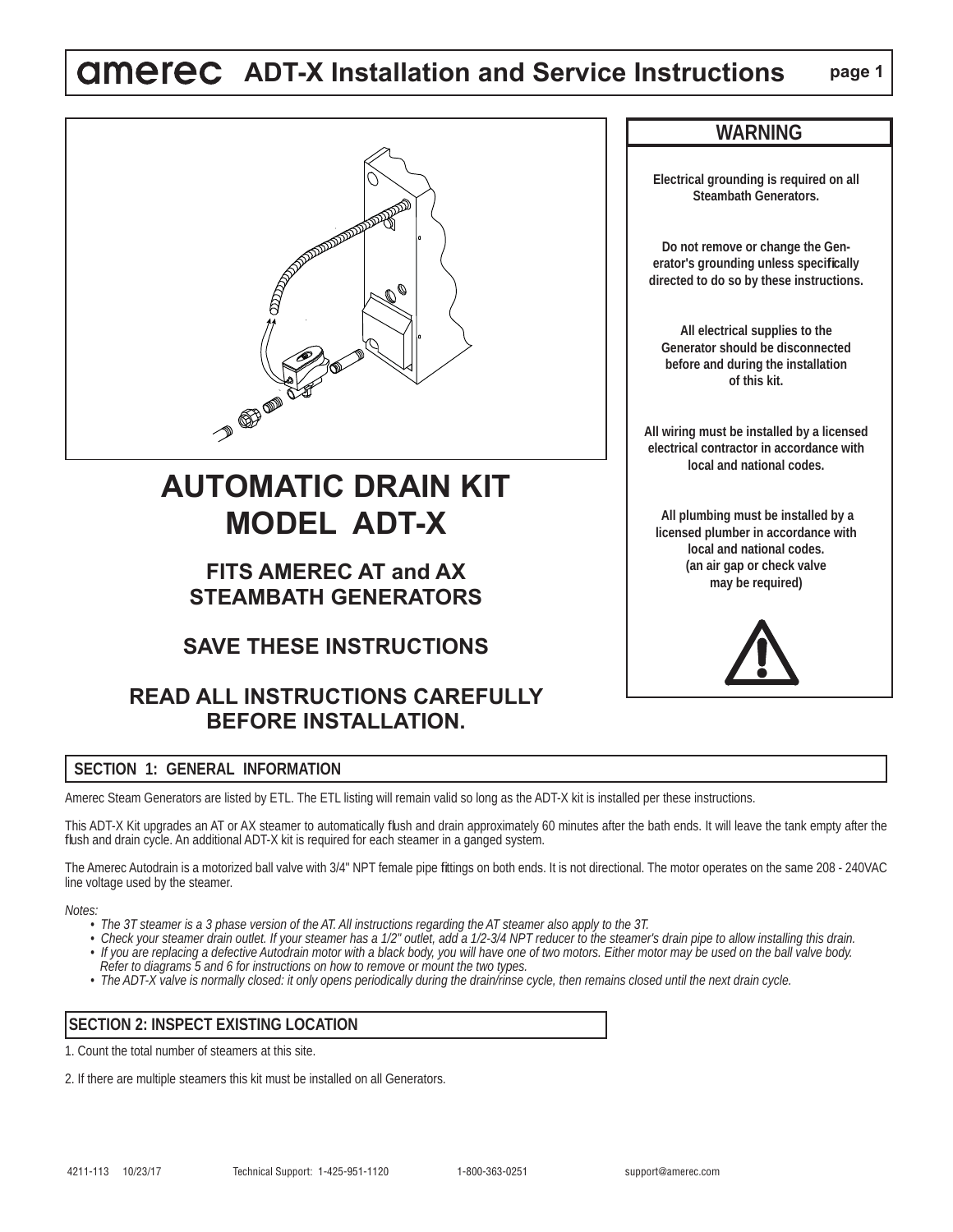# **ADT-X Installation and Service Instructions**



**page 2**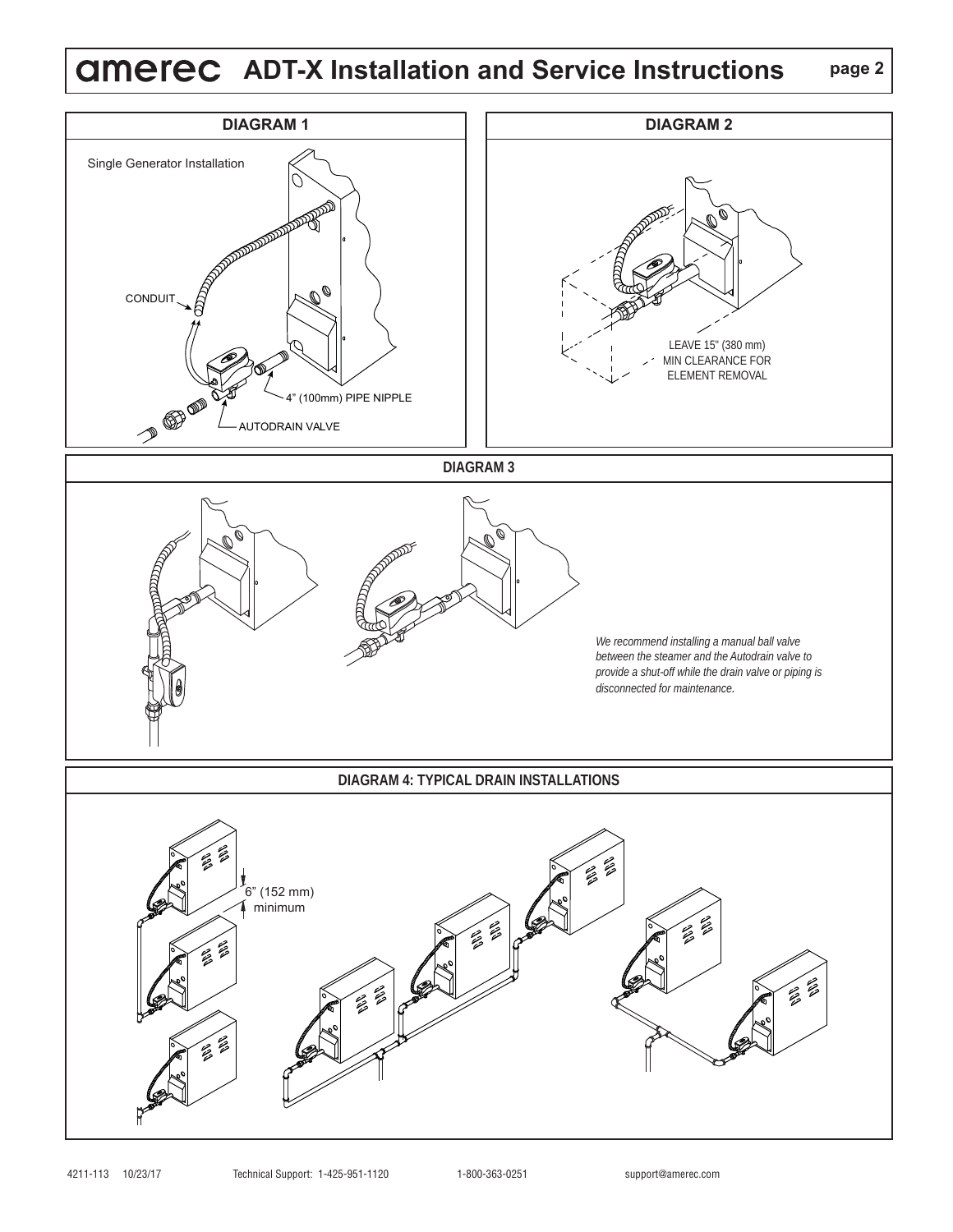# **ADT-X Installation and Service Instructions** page 3

### **SECTION 3A: PLUMBING A SINGLE GENERATOR**

MATERIAL (Locally available)

- 3/4 inch copper pipe for the tank drain *For 1/2 inch drains, see note in Section 2*.
- Fittings for drain as required
- Pipe thread compound or teflon tape
- 1. If the kit is being installed on an existing steamer, it will be necessary to remove enough drain plumbing to install the motorized drain valve. See Diagrams 1, 2 & 3.
- 2. If this is multiple steamer system, use one Autodrain on each steamer.

#### IMPORTANT

 Detailed drain connection information is in the Amerec 4211-119 Installation Instructions packed with the AX Steam Generators. The instructions must be followed to assure proper drain operation.

#### IMPORTANT

 If additional drain valves or automatic drain valve kits are required, or if you have a steamer with a 1/2" drain outlet, contact Technical Support 1-800-363-0251 or 1-425-1120 or at Support@amerec.com

### IMPORTANT

All Generator plumbing must be installed so that the valve motor may be removed to clear the element service clearance area shown in diagram 2.

2. Install the 4" nipple to the tank. Attach the motorized drain valve to the nipple. The drain valve should be upright and level. See diagram 1. If installing a service shut-off ball valve (per diagram 3), mount it to the 4" nipple and add a nipple between the shut-off and the Autorain, leaving enough room to set the cut-off valve to fully open.

#### IMPORTANT

The ball valve does not have directional flow. Do not tilt over 45 degrees.

3. Run a copper drain line from the motorized drain valve outlet to a gravity flow drain. *Do not run the drain uphill*. The drain must be connected in accordance with local and national codes. Seal all threaded fittings.

### IMPORTANT

All motorized drain valve outlets must be within 6 ft (1,8 m) and one 90° bend of the site gravity drain.

### **SECTION 4: MOUNTING THE DRAIN VALVE'S MOTOR**

The drain valve is designed so its motor may be easily removed to facilitate installation and service.

#### **Old style motor (diagram 5)**:

- Before removing or installing the motor, make sure the lever (used to manually close the valve for service) is not latched open.
- To remove the motor, turn it carefully to the left until it stops then lift straight up.
- To reinstall the motor, carefully set the motor onto the valve's shaft, set the motor down onto its mounting posts, then turn the motor to the right until it locks. *If the motor is not properly secured in place, the valve may leak or fail to operate.*

### **New style motor (diagram 6):**

- To remove the motor, press the wire loop below the end of the motor to release it then lift straight up.
- To reinstall the motor, carefully set the motor onto the valve's shaft, press the wire loop below the end of the motor, then set the motor down onto its mounting posts and release the loop. Check to be sure the motor is firmly locked to the valve.
- *If the motor is not properly secured in place, the valve may leak or fail to operate.*





*All plumbing must be installed by a licensed plumber in accordance* 

**WARNING**

*Draining the tank into the Steam Room may present a scald hazard and/or damage materials used to construct the Steam Room.*

*Press wire loop to release mounting latch.*

*Press down on knob and turn to manually close valve*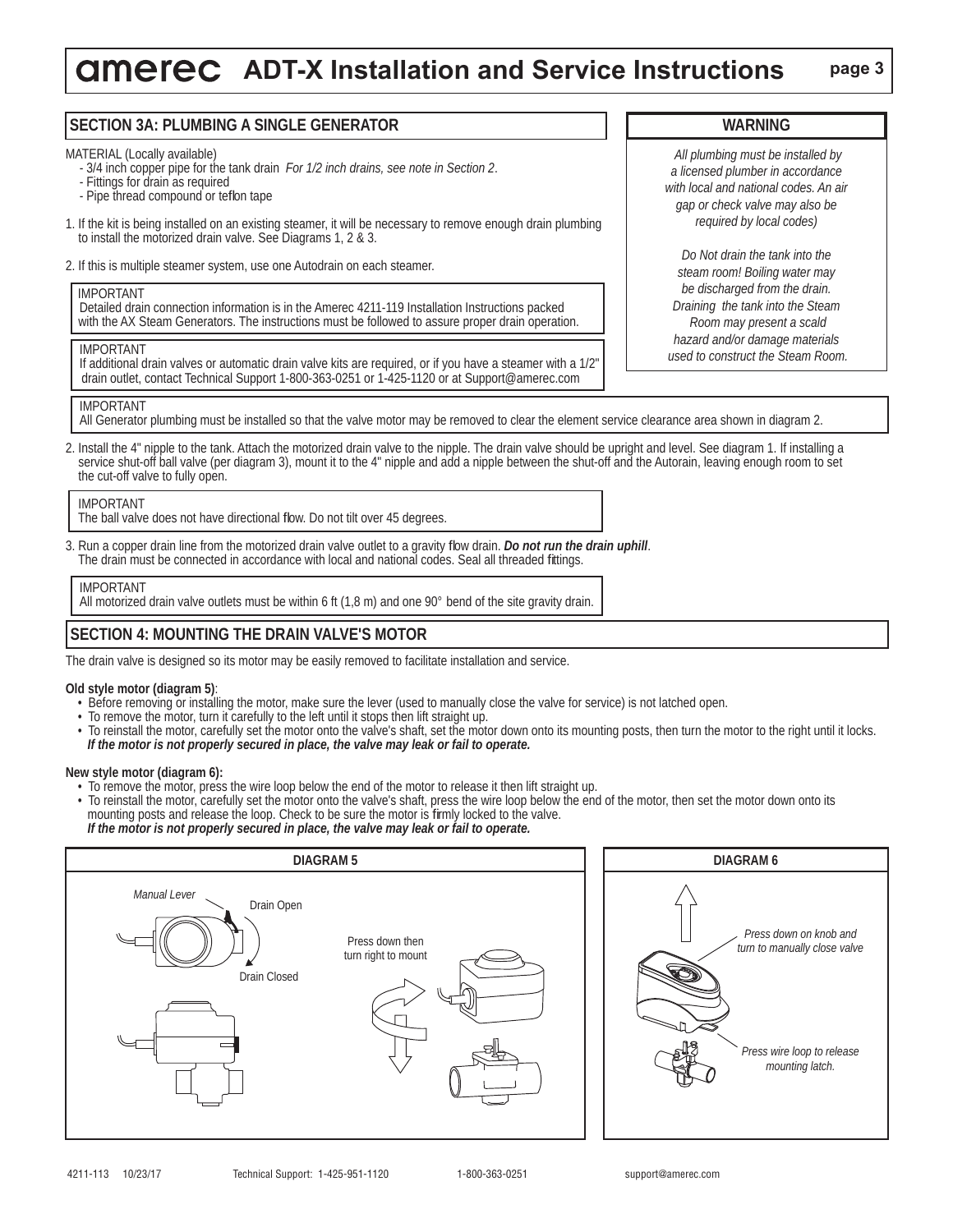# **ADT-X Installation and Service Instructions**



### **WARNING**

*All electrical supplies to the Steamer should be connected before and during installation of this kit.* 

*User Shock Hazard! 208-240V wires attached to this Option must be routed per these instructions.*

*User Shock Hazard! If existing wiring is disturbed assure that the fi nal installation conforms with the steamer wiring diagram.*

*Conduit must be used when installing drain valve to connect the valve to ground.*

## **SECTION 5: WIRING**

#### **For AX Steamers:**

- 1. Route the drain valve wires through conduit to a knock out in the upper right corner of the steamer as shown in diagram 1.
- 2. Route the wires into the drain terminal block on the steamer shelf. *See diagram 7*

#### **For AT steamers:**

- 1. Route the drain valve wires through conduit to a knock out in the upper right corner or a knockout just above the shelf on the left side of the pipe end of the steamer. *See diagrams 7 & 8*
- 2. Route the wires into the drain terminal block, TB2, on the steamer circuit board. *See diagram 8*